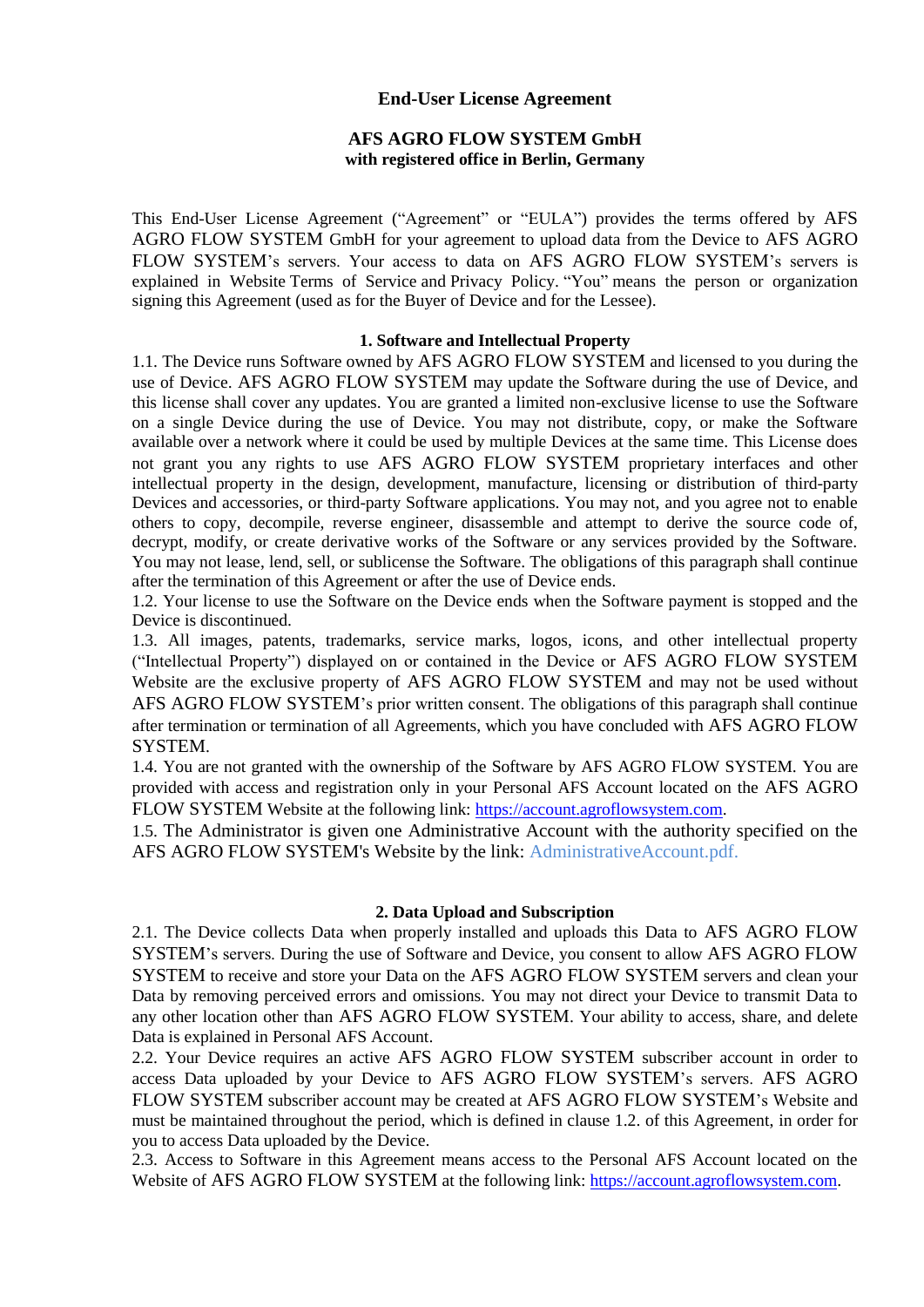2.4 When creating an account, AFS AGRO FLOW SYSTEM creates certain unique identifiers to enable AFS AGRO FLOW SYSTEM to record your Device's Data and associate such information with your Personal AFS Account. These unique identifiers are associated with your Personal Information, such as name, address and phone number. Personal Information is defined in AFS AGRO FLOW SYSTEM's Privacy Policy, which also explains AFS AGRO FLOW SYSTEM's promise to protect your Personal Information.

2.5. To prevent unauthorized access, maintain data accuracy, and ensure the correct use of information, AFS AGRO FLOW SYSTEM has established appropriate physical, electronic, and managerial procedures to safeguard and secure the Data collected from your Device. AFS AGRO FLOW SYSTEM will notify you by email if AFS AGRO FLOW SYSTEM has reason to believe that your Data was unlawfully accessed by a third party.

2.6. AFS AGRO FLOW SYSTEM recommends that you should make back-up copies of your data from your Personal AFS Account. AFS AGRO FLOW SYSTEM is not responsible for the safety of your data.

### **3. Responsibility**

3.1. You should always verify the information provided by the Device before making in-field or farming decisions. The Device and Software are provided "as is" and there are no warranties, express or implied, including, but not limited to, any warranties of merchantability or fitness for a particular purpose. AFS AGRO FLOW SYSTEM does not warrant that the results obtained from the use of the Device will be accurate or reliable, or that the quality of the Device will meet your expectations.

3.2. **Breach by You.** Upon any breach of this Agreement by you, AFS AGRO FLOW SYSTEM may terminate your use of the AFS AGRO FLOW SYSTEM Web Services, your Personal AFS Account, and access to AFS AGRO FLOW SYSTEM servers (without refund of any Subscription Fee) and AFS AGRO FLOW SYSTEM may obtain damages caused by your breach. Your breach shall further constitute a permanent non-exclusive license of your Data to AFS AGRO FLOW SYSTEM for any use AFS AGRO FLOW SYSTEM determines is appropriate. AFS AGRO FLOW SYSTEM shall be entitled to any attorneys' fees incurred enforcing this Agreement. AFS AGRO FLOW SYSTEM may also seek injunctive relief to prevent you from misappropriating the Software, Web Services, Intellectual Property, or other aspects of the Device.

3.3. **Breach by AFS AGRO FLOW SYSTEM.** In the event of any breach of this Agreement by AFS AGRO FLOW SYSTEM, you shall provide AFS AGRO FLOW SYSTEM with written notice of the breach. AFS AGRO FLOW SYSTEM shall have thirty (30) days to cure the breach. In the event AFS AGRO FLOW SYSTEM fails to cure the breach, this Agreement shall terminate and refund you the remainder of your Subscription Fee for the Term. In any event, AFS AGRO FLOW SYSTEM shall not be liable for indirect or consequential damages, and your recovery shall be limited to a refund of the payments, that you already paid for using of the Software.

3.4. You agree to indemnify, defend, and hold harmless AFS AGRO FLOW SYSTEM, including its employees, agents, officers, developers, and licensors, from any damages, costs, claims, injuries, and liabilities (including attorneys' fees) arising from your use of the Device outside of the scope of this Agreement.

3.5. Without prejudice to any other rights, the Author of this Software may terminate this EULA if you fail to comply with the terms and conditions of this EULA.

### **4. Payment**

4.1. The cost of access to the Personal AFS Account is set on the Website of AFS AGRO FLOW SYSTEM: [https://agroflowsystem.com/.](https://agroflowsystem.com/)

### **5. Termination**

5.1. Upon termination of the license agreement after 1 year of Device operation, you are obligated to notify (in a written form to the e-mail of AFS AGRO FLOW SYSTEM: [license@agroflowsystem.com\)](mailto:license@agroflowsystem.com) 30 days before the expiry date of the license agreement in accordance with EULA.